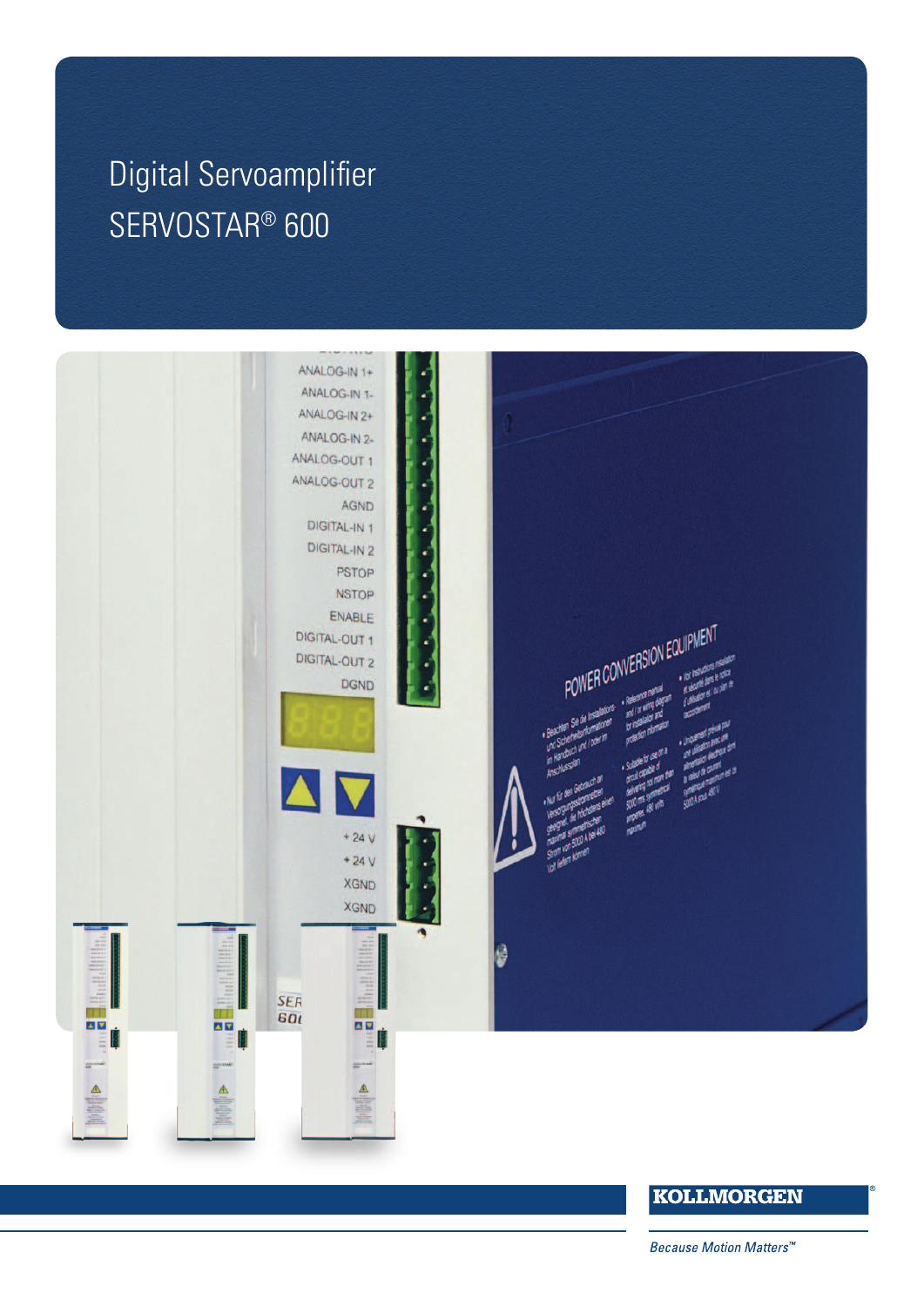# [SERVOSTAR® 600](http://www.kollmorgen.com/en-gb/products/drives/servo/serviced-drives/s600/s600-servo-drive/)

Designed for worldwide usability the SERVOSTAR® 600 series of servo amplifiers makes deliberate use of the advantages of digital servo technology. High flexibility of hardware and software, simple operation and big function range even in the standard device are convincing arguments. Innovative techniques combined with an attractive design offer you the solution to just about every drive problem. Combine this with our synchronous servomotors and all the important accessories and you can see that we provide you with completely integrated drive systems.

#### **Highlights**

- Operation directly from mains supply, 230V-10% ... 480V+10%, 50 Hz 208V-10% ... 480V+10%, 60 Hz
- Up to 20 Amps with integral mains filter
- All shield connections directly at the amplifier
- DC-link circuits can be connected in parallel with patented ballast dealing
- Encoder emulation: ROD426- compatible (dec./bin.) or SSI (Gray/binary) selectable
- Feedback from resolver or high resolution sinecosine encoder
- Fully programmable via RS232 interface
- Operation from a PC via setup software (with WINDOWSTM 95/98/2000/ME/NT/XP/Vista/Win7)

#### **WINDOWS™ Setup Software**

The WINDOWS™ 95/98/NT/2000/ME/XP/Vista/Win7-compatible operator software offers direct access to all the relevant control parameters of the SERVOSTAR® 600. During commissioning, the control-loop behaviour can be optimized online – while the drive is running. Windows techniques make it possible to display several servo controllers that are linked through the integrated CANopen bus. Integrated oszilloscop functionality, bode plot, a terminal editor for ASCII channel communication, import/export of data sets and predefined parameter sets for amplifier-motor combinations simplify the drives setup.





- Operation with 2 keys on the amplifier, status monitoring via LED display
- up to 20 Amps suitable for 300mm switchgear cabinets
- Interface integrated for stepper controllers, masterslave operation, electr. gear and CANopen
- Intelligent positioning: speed profiles, register control, jolt limiting, daisy chained tasks, absolute and relative tasks, several types of reference traverses
- Multi-Interface slot

Choose one of these expansion cards additionally to the integrated interfaces:

PROFIBUS DP, SERCOS, DeviceNet, Ethernet, Single Axis Controller or I/O expansion

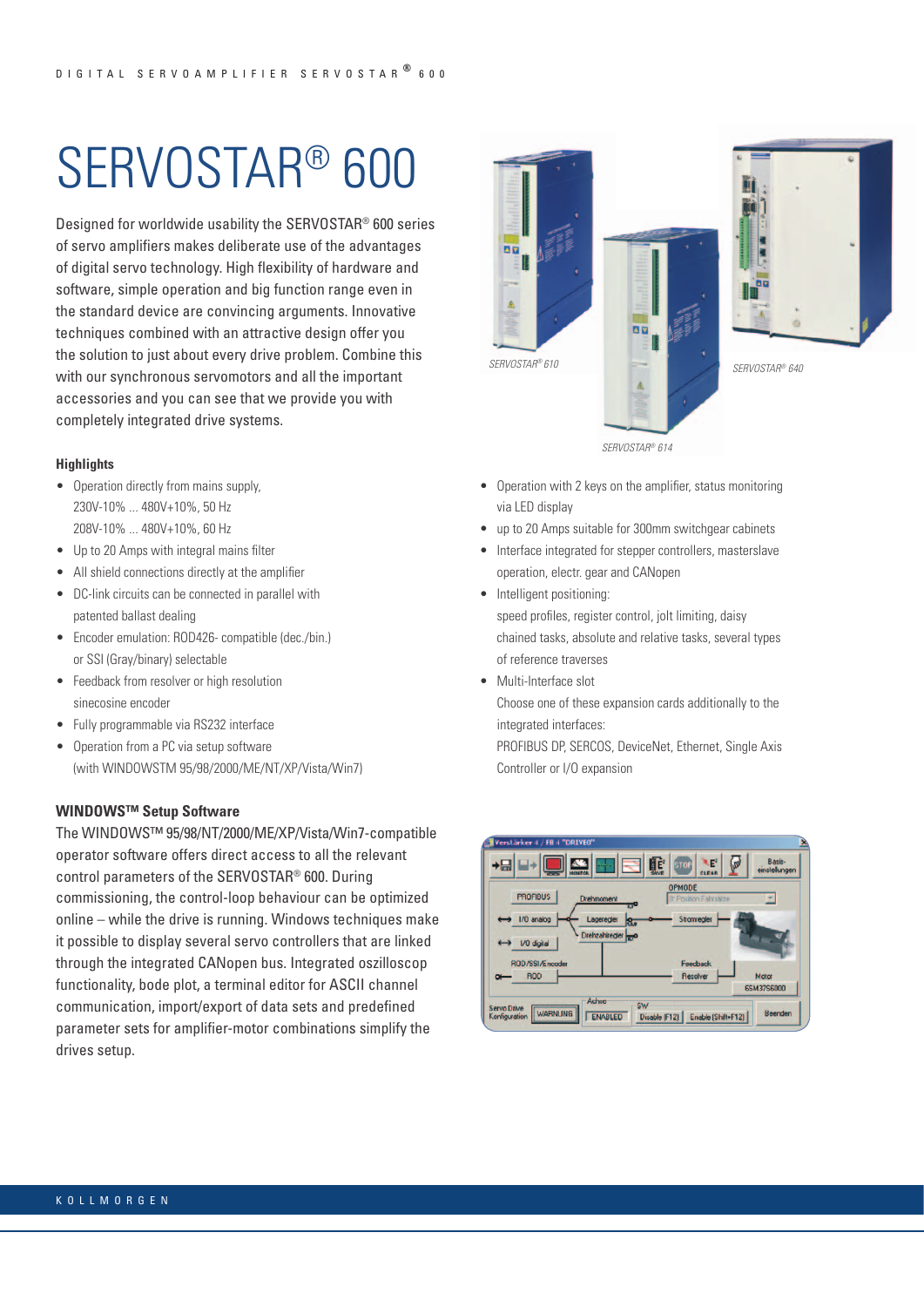#### **Technical Data**

|                                             |            | SERVOSTAR <sup>®</sup> 600                                                                                 |                          |     |                 |     |     |                |                 |
|---------------------------------------------|------------|------------------------------------------------------------------------------------------------------------|--------------------------|-----|-----------------|-----|-----|----------------|-----------------|
| Rated data                                  | <b>DIM</b> | 601                                                                                                        | 603                      | 606 | 610             | 614 | 620 | 640            | 670             |
| Rated supply voltage                        | $V_{\sim}$ | $3 \times 208V_{.10\%}$ 480V <sup>+10%</sup> , 60Hz<br>$3 \times 230V_{.10\%}$ 480V <sup>+10%</sup> , 50Hz |                          |     |                 |     |     |                |                 |
| Rated installed power for S1 operation      | <b>kVA</b> |                                                                                                            | $\overline{\phantom{a}}$ | 4   |                 | 10  | 14  | 30             | $50^{\circ}$    |
| Rated DC link voltage                       | $V =$      | 260675                                                                                                     |                          |     |                 |     |     |                |                 |
| Rated output current (rms value, $\pm$ 3%)  | Arms       | 1,5                                                                                                        | 3                        | 6   | 10 <sup>1</sup> | 14  | 20  | 40             | 70              |
| Peak output current (max. 5s, $\pm$ 3%)     | Arms       | 3                                                                                                          | 6                        | 12  | 20              | 28  | 40  | 80             | 140             |
| Continuous power regen circuit (RBint)      | W          | 80                                                                                                         | 80                       | 200 | 200             | 200 | 200 |                |                 |
| Continuous power regen circuit (RBext) max. | kW         | 0.5                                                                                                        | 0.5                      | 1,5 | 1,5             | 1.5 | 1.5 | $6\phantom{1}$ | $6\overline{6}$ |
| Peak power regen circuit (RBext) max.       | kW         | 21                                                                                                         | 21                       | 21  | 21              | 21  | 21  | 45             | 70              |

#### **The sizes for 300/400mm switchgear cabinets**

|                       | SERVOSTAR <sup>®</sup> 600 |          |          |          |  |  |  |  |  |
|-----------------------|----------------------------|----------|----------|----------|--|--|--|--|--|
|                       | 601 / 603 / 606 / 610      | 614      | 620      | 640/670  |  |  |  |  |  |
| Height                | $275$ mm                   | $275$ mm | $275$ mm | 345 mm   |  |  |  |  |  |
| Width                 | 70 mm                      | $100$ mm | $120$ mm | $250$ mm |  |  |  |  |  |
| Depth                 | $265$ mm                   | 265 mm   | 265 mm   | 300 mm   |  |  |  |  |  |
| Depth with connectors | $273$ mm                   | $273$ mm | $273$ mm | $325$ mm |  |  |  |  |  |

#### **Multi-Interface**

# **CAN**

#### **CANopen Interface always integrated**

A CANopen interface is integrated into the standard instrument. If several SERVOSTAR® 600 are linked together through the CANopen interface, then the entire group can be parameterized and commissioned with the aid of a PC and the WINDOWS™ operator software, without requiring a master.

#### **Transmission procedure:**

- CAN standard ISO 11898 (high-speed communication)
- max. 1MBit/s Übertragungsgeschwindigkeit
- Unterstützt die CANopen Standards DS301, DSP402

# **III** SERCOS

#### **SERCOS expansion card**

The servo amplifi er can be operated through a SERCOS Interface. This expansion card makes it possible to transmit setpoint and actual values with different cycle times (1 to 65 ms) with an additional interpolation of the setpoints within the drive. This enables a synchronization that is exact to the µs, for fast, precise multi-axis control.

#### **Transmission procedure:**

- SERCOS standard to IEC 61491
- transmission through interference-proof optical fibres
- baud rate pre-selectable to 2 or 4 MBaud
- optical output power is adjustable

# Ether**CAT.**

#### **EtherCAT expansion card**

- EtherCAT supports cycle times of less than 100 μs on the bus
- CAN application layer over EtherCAT
- No need for address settings
- Baud rate is set automatically
- Plug & Play

## PROFI

#### **PROFIBUS DP expansion card**

The servo amplifi er can be operated through a PROFIBUS DP interface.

#### **Transmission procedure:**

- PROFIBUS DP to EN 50170
- baud rates 187.5 kBaud to 12 MBaud
- supports the PROFIBUS drive profi le PROFIDRIVE

#### $DeviceNet$

#### **DeviceNet expansion card**

A DeviceNet Interface can be used as an option.

#### **Transmission procedure:**

- CAN-Standard ISO 11898 (high-speed communication)
- 500kBit/s max. transmission speed